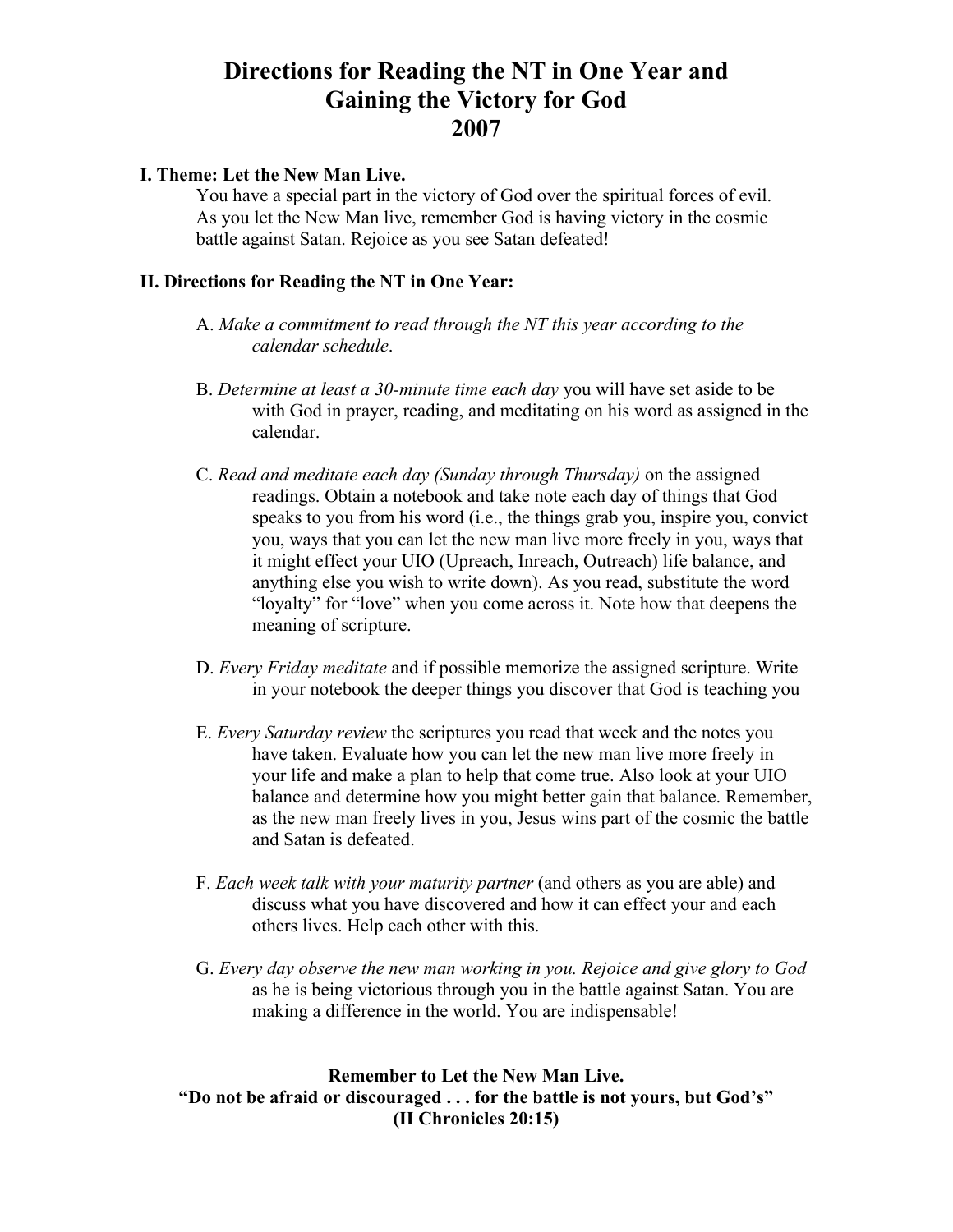| January 2007                                                                              |                |                |                |                |                                      |                                                                     |  |  |  |
|-------------------------------------------------------------------------------------------|----------------|----------------|----------------|----------------|--------------------------------------|---------------------------------------------------------------------|--|--|--|
| Sunday                                                                                    | Monday         | Tuesday        | Wednesday      | Thursday       | Friday                               | Saturday                                                            |  |  |  |
| Theme: Let the<br><b>New Man Live</b><br><b>Focus: Passionate</b><br><b>Loyal Upreach</b> | $\mathbf{1}$   | $\overline{2}$ | $\mathfrak{S}$ | $\overline{4}$ | $\overline{5}$                       | 6<br>Introduction to<br>theme of the<br>year                        |  |  |  |
| 7<br>I John 1                                                                             | 8<br>I John 2  | 9<br>I John 3  | 10<br>I John 4 | 11<br>I John 5 | 12<br>Meditation verse:<br>1 Jn. 1:9 | 13 Review my<br>passionate<br>loyalty, my<br>upreach, my<br>New Man |  |  |  |
| 14<br>II John                                                                             | 15<br>III John | 16<br>John 1   | 17<br>John 2   | 18<br>John 3   | 19<br>Meditation verse:<br>Jn. 3: 21 | 20 Review my<br>passionate<br>loyalty, my<br>upreach, my<br>New Man |  |  |  |
| 21<br>John 4                                                                              | 22<br>John 5   | 23<br>John 6   | 24<br>John 7   | 25<br>John 8   | 26<br>Meditation verse:<br>Jn. 6: 54 | 27 Review my<br>passionate<br>loyalty, my<br>upreach, my<br>New Man |  |  |  |
| 28<br>John 9                                                                              | 29<br>John 10  | 30<br>John 11  | 31<br>John 12  |                |                                      |                                                                     |  |  |  |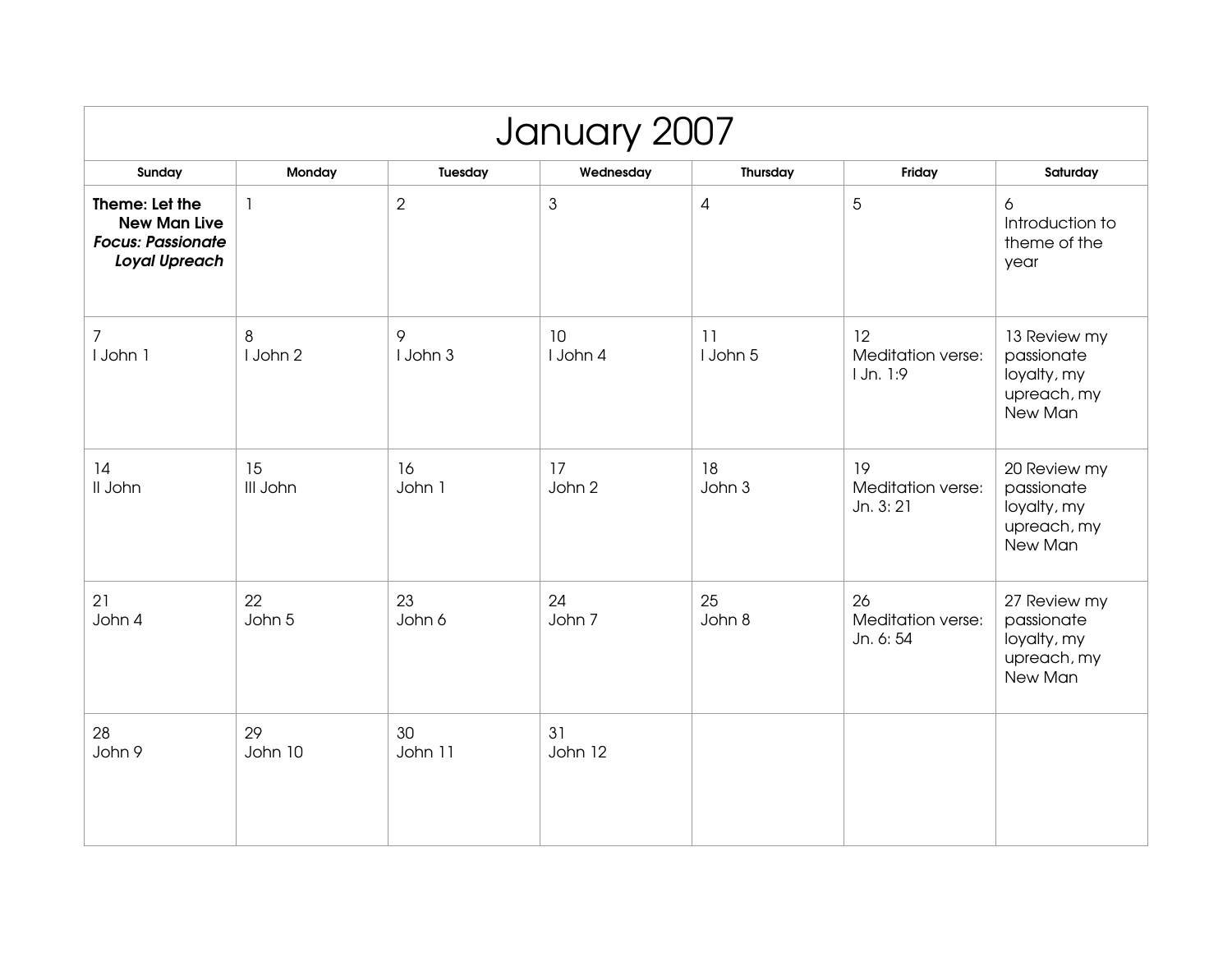| February 2007                                                                      |                       |                        |                           |                         |                                                                |                                                                     |  |  |
|------------------------------------------------------------------------------------|-----------------------|------------------------|---------------------------|-------------------------|----------------------------------------------------------------|---------------------------------------------------------------------|--|--|
| Sunday                                                                             | Monday                | Tuesday                | Wednesday                 | Thursday                | Friday                                                         | Saturday                                                            |  |  |
| Theme: Let the<br><b>New Man Live</b><br><b>Focus: Passionate</b><br>Loyal Inreach |                       |                        |                           | $\mathbf{I}$<br>John 13 | $\overline{2}$<br><b>Meditation</b><br>verses:<br>Jn. 13:34-35 | 3 Review my<br>passionate<br>loyalty, my<br>upreach, my<br>New Man  |  |  |
| 4<br>John 14                                                                       | 5<br>John 15          | 6<br>John 16           | $\overline{7}$<br>John 17 | 8<br>John 18            | 9<br>Meditation verse:<br>Jn. 15:15                            | 10 Review my<br>passionate<br>loyalty, my<br>inreach, my New<br>Man |  |  |
| 11<br>John 19                                                                      | 12<br>John 20         | 13<br>John 21          | 14<br>I Corinthians 1     | 15<br>I Corinthians 2   | 16<br>Meditation verse:<br>I Cor. 1:10                         | 17 Review my<br>passionate<br>loyalty, my<br>inreach, my New<br>Man |  |  |
| 18<br>I Corinthians 3                                                              | 19<br>I Corinthians 4 | 20<br>I Corinthians 5  | 21<br>I Corinthians 6     | 22<br>I Corinthians 7   | 23<br>Meditation<br>verses:<br>I Cor. 3:6-9                    | 24 Review my<br>passionate<br>loyalty, my<br>inreach, my New<br>Man |  |  |
| 25<br>I Corinthians 8                                                              | 26<br>I Corinthians 9 | 27<br>I Corinthians 10 | 28<br>I Corinthians 11    |                         |                                                                |                                                                     |  |  |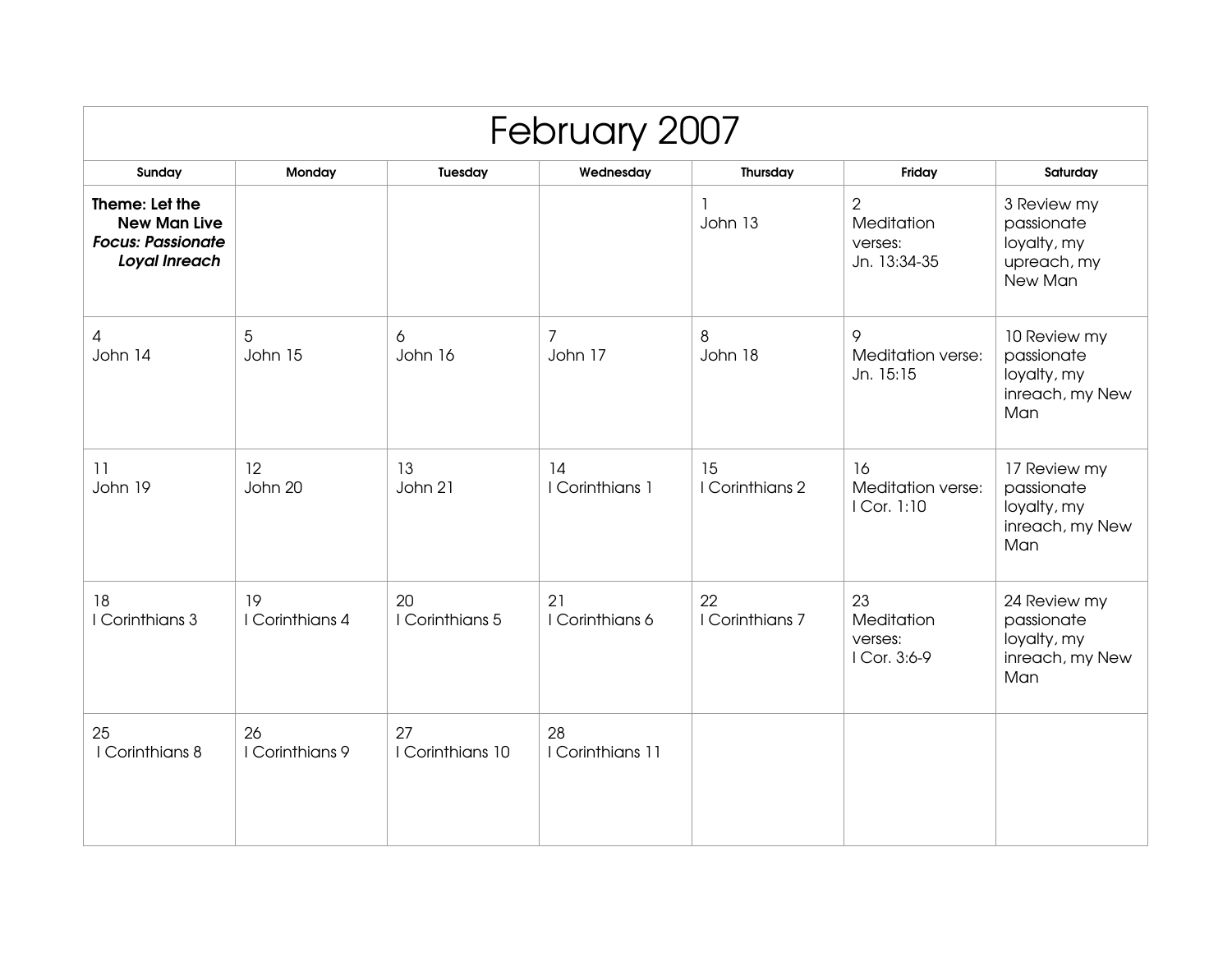| <b>March 2007</b>                                                                          |                       |                       |                                    |                       |                                                            |                                                                      |  |  |
|--------------------------------------------------------------------------------------------|-----------------------|-----------------------|------------------------------------|-----------------------|------------------------------------------------------------|----------------------------------------------------------------------|--|--|
| Sunday                                                                                     | Monday                | Tuesday               | Wednesday                          | Thursday              | Friday                                                     | Saturday                                                             |  |  |
| Theme: Let the<br><b>New Man Live</b><br><b>Focus: Passionate</b><br><b>Loyal Outreach</b> |                       |                       |                                    | 1<br>I Corinthians 12 | $\overline{2}$<br>Meditation<br>verses:<br>I Cor. 12:22-24 | 3 Review my<br>passionate<br>loyalty, my<br>inreach, my New<br>Man   |  |  |
| 4<br>I Corinthians 13                                                                      | 5<br>I Corinthians 14 | 6<br>I Corinthians 15 | $\overline{7}$<br>I Corinthians 16 | 8<br>Acts 1           | 9<br>Meditation verse:<br>I Cor. 16:58                     | 10 Review my<br>passionate<br>loyalty, my<br>outreach, my<br>New Man |  |  |
| 11<br>Acts <sub>2</sub>                                                                    | 12<br>Acts 3          | 13<br>Acts 4          | 14<br>Acts <sub>5</sub>            | 15<br>Acts 6          | 16<br>Meditation verse:<br>Acts 4:12                       | 17 Review my<br>passionate<br>loyalty, my<br>outreach, my<br>New Man |  |  |
| 18<br>Acts 7                                                                               | 19<br>Acts 8          | 20<br>Acts 9          | 21<br>Acts 10                      | 22<br>Acts 11         | 23<br>Meditation verse:<br>Acts 10:34                      | 24 Review my<br>passionate<br>loyalty, my<br>outreach, my<br>New Man |  |  |
| 25<br>Acts 12                                                                              | 26<br>Acts 13         | 27<br>Acts 14         | 28<br>Acts 15                      | 29<br>Acts 16         | 30<br>Meditation verse:<br>Acts 16:9                       | 31 Review my<br>passionate<br>loyalty, my<br>outreach, my<br>New Man |  |  |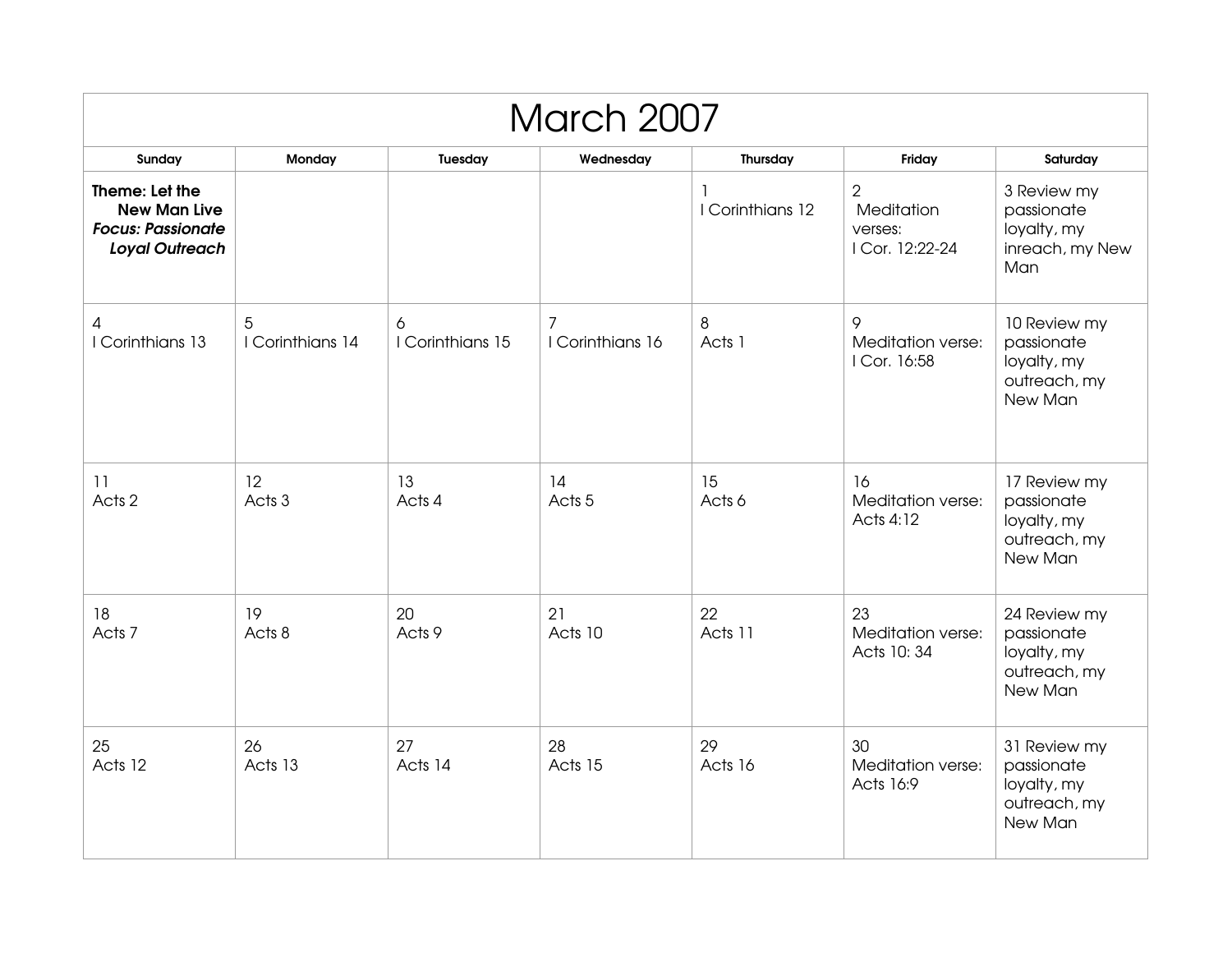| April 2007    |                           |                           |               |                                                                                           |                                             |                                                                     |  |  |  |
|---------------|---------------------------|---------------------------|---------------|-------------------------------------------------------------------------------------------|---------------------------------------------|---------------------------------------------------------------------|--|--|--|
| Sunday        | Monday                    | Tuesday                   | Wednesday     | Thursday                                                                                  | Friday                                      | Saturday                                                            |  |  |  |
| Acts 17       | $\overline{2}$<br>Acts 18 | $\mathfrak{S}$<br>Acts 19 | 4<br>Acts 20  | 5<br>Acts 21                                                                              | 6<br>Meditation<br>verses:<br>Acts 17:30-31 | 7 Review my<br>passionate<br>loyalty, my<br>upreach, my<br>New Man  |  |  |  |
| 8<br>Acts 22  | 9<br>Acts 23              | 10<br>Acts 24             | 11<br>Acts 25 | 12<br>Acts 26                                                                             | 13<br>Meditation verse:<br>Acts 26:20       | 14 Review my<br>passionate<br>loyalty, my<br>upreach, my<br>New Man |  |  |  |
| 15<br>Acts 27 | 16<br>Acts 28             | 17<br>Mark 1              | 18<br>Mark 2  | 19<br>Mark 3                                                                              | 20<br>Meditation verse:<br><b>Mark 2:22</b> | 21 Review my<br>passionate<br>loyalty, my<br>upreach, my<br>New Man |  |  |  |
| 22<br>Mark 4  | 23<br>Mark 5              | 24<br>Mark 6              | 25<br>Mark 7  | 26<br>Mark 8                                                                              | 27<br>Meditation<br>verses:<br>Mark 8:34-35 | 28 Review my<br>passionate<br>loyalty, my<br>upreach, my<br>New Man |  |  |  |
| 29<br>Mark 9  | 30<br>Mark 10             |                           |               | Theme: Let the<br><b>New Man Live</b><br><b>Focus: Passionate</b><br><b>Loyal Upreach</b> |                                             |                                                                     |  |  |  |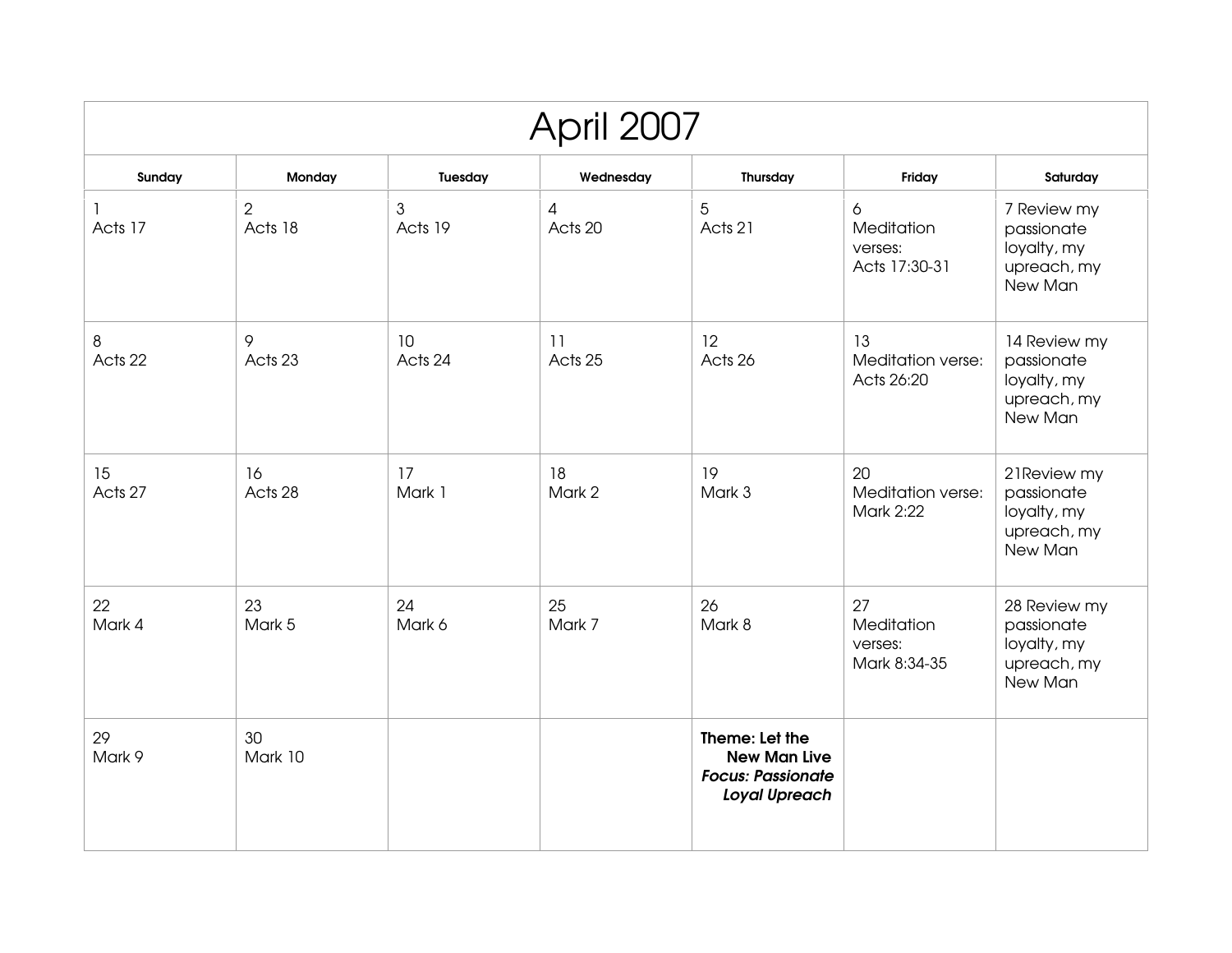| <b>May 2007</b>                                                                    |                           |                         |                           |                     |                                             |                                                                     |  |  |  |
|------------------------------------------------------------------------------------|---------------------------|-------------------------|---------------------------|---------------------|---------------------------------------------|---------------------------------------------------------------------|--|--|--|
| Sunday                                                                             | Monday                    | Tuesday                 | Wednesday                 | Thursday            | Friday                                      | Saturday                                                            |  |  |  |
| Theme: Let the<br><b>New Man Live</b><br><b>Focus: Passionate</b><br>Loyal Inreach |                           | $\mathbf{1}$<br>Mark 11 | $\overline{2}$<br>Mark 12 | 3<br>Mark 13        | 4<br>Meditation verse:<br>Mark 11:25        | 5 Review my<br>passionate<br>loyalty, my<br>inreach, my New<br>Man  |  |  |  |
| 6<br>Mark 14                                                                       | $\overline{7}$<br>Mark 15 | 8<br>Mark 16            | 9<br>Ephesians 1          | 10<br>Ephesians 2   | 11<br>Meditation verse:<br>Mark 14:36       | 12 Review my<br>passionate<br>loyalty, my<br>inreach, my New<br>Man |  |  |  |
| 13<br>Ephesians 3                                                                  | 14<br>Ephesians 4         | 15<br>Ephesians 5       | 16<br>Ephesians 6         | 17<br>Philippians 1 | 18<br>Meditation<br>verses:<br>Eph. 3:11-19 | 19 Review my<br>passionate<br>loyalty, my<br>inreach, my New<br>Man |  |  |  |
| 20<br>Philippians 2                                                                | 21<br>Philippians 3       | 22<br>Philippians 4     | 23<br>Philemon            | 24<br>Colossians 1  | 25<br>Meditation<br>verses:<br>Phil. 2:3-4  | 26 Review my<br>passionate<br>loyalty, my<br>inreach, my New<br>Man |  |  |  |
| 27<br>Colossians 2                                                                 | 28<br>Colossians 3        | 29<br>Colossians 4      | 30<br>Romans 1            | 31<br>Romans 2      |                                             |                                                                     |  |  |  |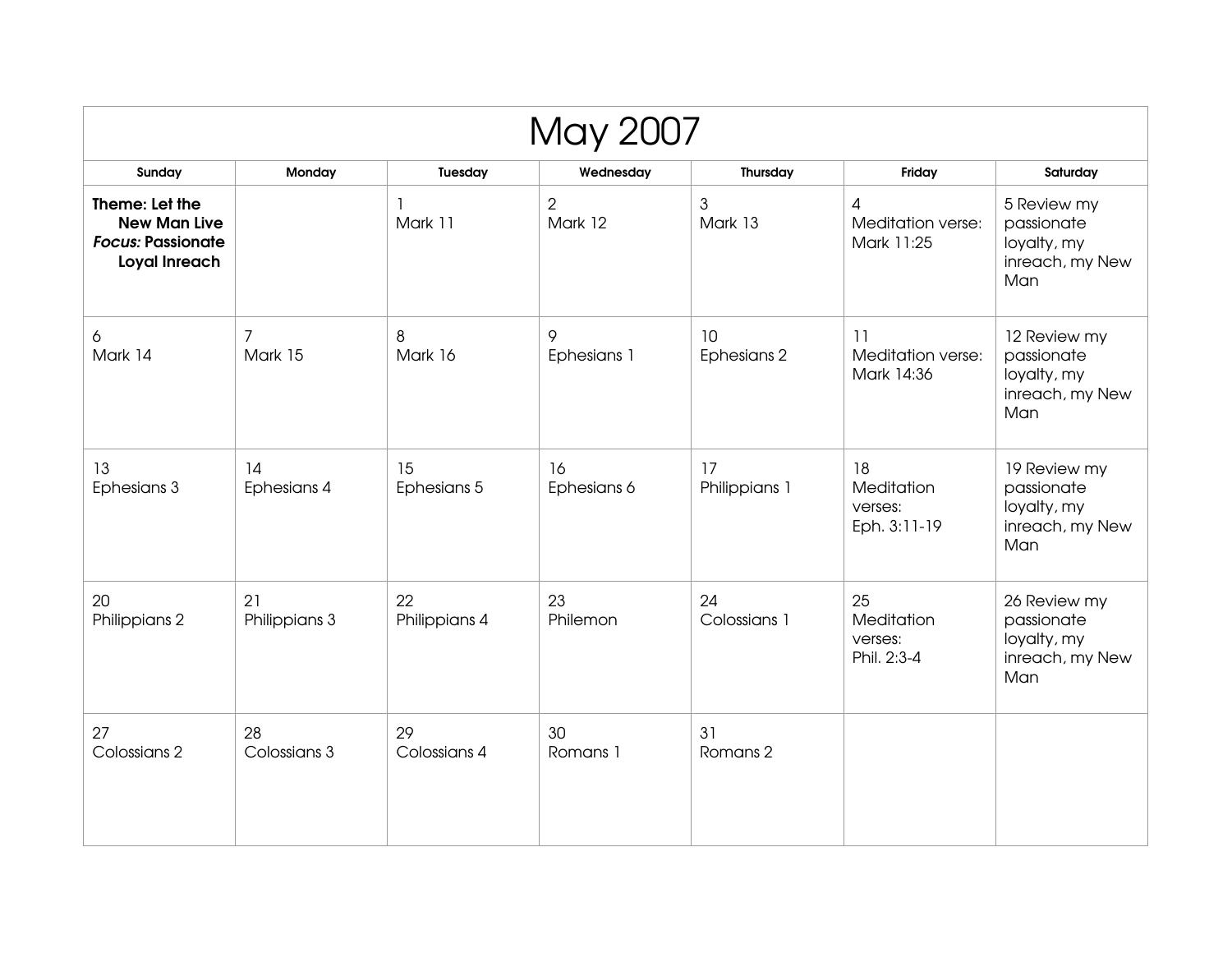| <b>June 2007</b>                                                                           |                 |                 |                 |                 |                                            |                                                                      |  |  |  |
|--------------------------------------------------------------------------------------------|-----------------|-----------------|-----------------|-----------------|--------------------------------------------|----------------------------------------------------------------------|--|--|--|
| Sunday                                                                                     | Monday          | Tuesday         | Wednesday       | Thursday        | Friday                                     | Saturday                                                             |  |  |  |
| Theme: Let the<br><b>New Man Live</b><br><b>Focus: Passionate</b><br><b>Loyal Outreach</b> |                 |                 |                 |                 | 1<br>Meditation<br>verses:<br>Rom. 2:5-6   | 2 Review my<br>passionate<br>loyalty, my<br>inreach, my New<br>Man   |  |  |  |
| 3<br>Romans 3                                                                              | 4<br>Romans 4   | 5<br>Romans 5   | 6<br>Romans 6   | 7<br>Romans 7   | 8<br>Meditation<br>verses:<br>Rom. 6:5-7   | 9 Review my<br>passionate<br>loyalty, my<br>outreach, my<br>New Man  |  |  |  |
| 10<br>Romans 8                                                                             | 11<br>Romans 9  | 12<br>Romans 10 | 13<br>Romans 11 | 14<br>Romans 12 | 15<br>Meditation<br>verses:<br>Rom. 12:4-6 | 16 Review my<br>passionate<br>loyalty, my<br>outreach, my<br>New Man |  |  |  |
| 17<br>Romans 13                                                                            | 18<br>Romans 14 | 19<br>Romans 15 | 20<br>Romans 16 | 21<br>Luke 1    | 22<br>Meditation<br>verses:<br>Rom. 15:5-6 | 23 Review my<br>passionate<br>loyalty, my<br>outreach, my<br>New Man |  |  |  |
| 24<br>Luke <sub>2</sub>                                                                    | 25<br>Luke 3    | 26<br>Luke 4    | 27<br>Luke 5    | 28<br>Luke 6    | 29<br>Meditation verse:<br>Lk. 4:43        | 30 Review my<br>passionate<br>loyalty, my<br>outreach, my<br>New Man |  |  |  |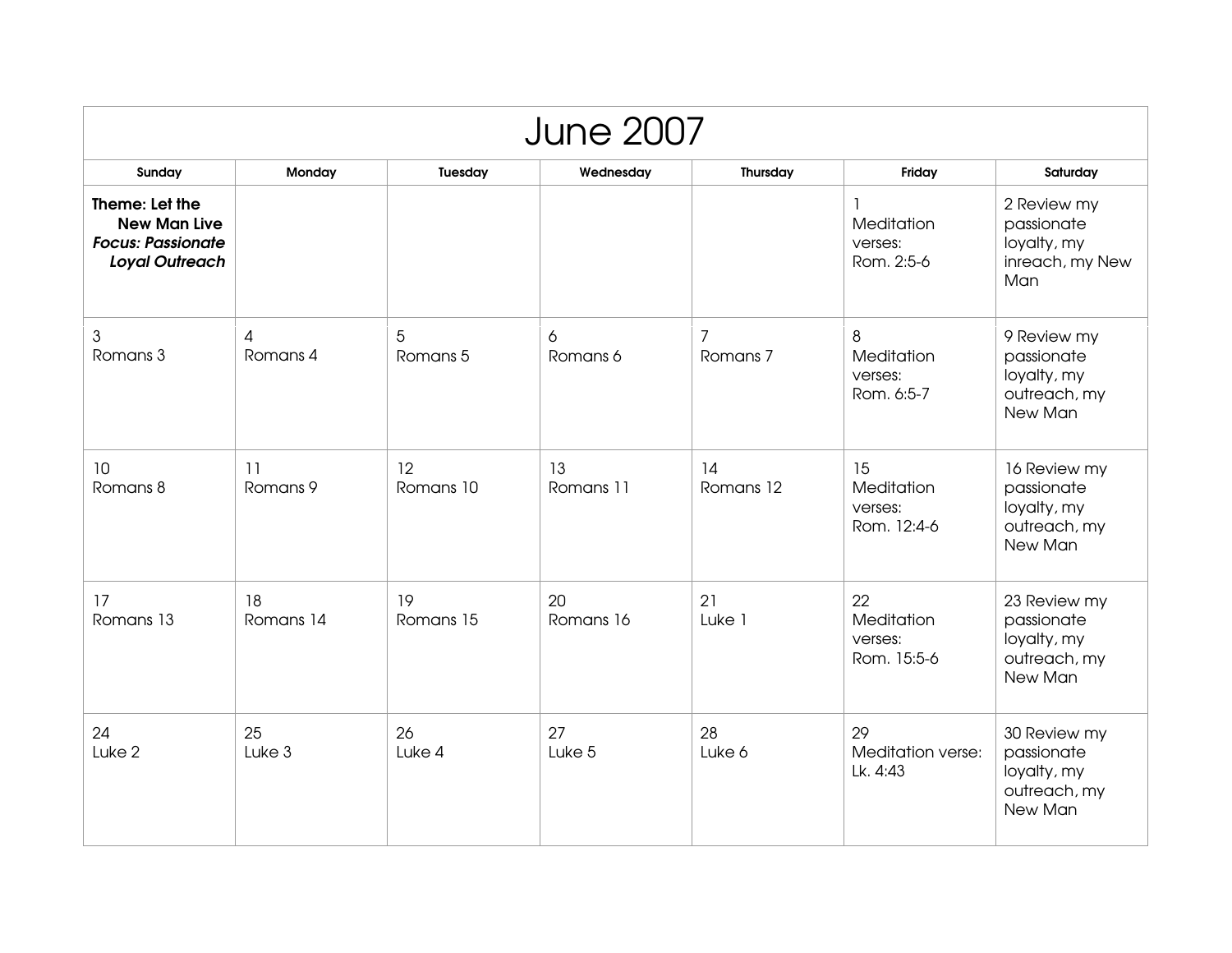| <b>July 2007</b> |                          |                          |                           |                                                                                           |                                             |                                                                     |  |  |  |
|------------------|--------------------------|--------------------------|---------------------------|-------------------------------------------------------------------------------------------|---------------------------------------------|---------------------------------------------------------------------|--|--|--|
| Sunday           | Monday                   | Tuesday                  | Wednesday                 | Thursday                                                                                  | Friday                                      | Saturday                                                            |  |  |  |
| Luke 7           | $\overline{2}$<br>Luke 8 | $\mathfrak{S}$<br>Luke 9 | $\overline{4}$<br>Luke 10 | 5<br>Luke 11                                                                              | 6<br>Meditation verse:<br>Lk. 9:62          | 7 Review my<br>passionate<br>loyalty, my<br>upreach, my<br>New Man  |  |  |  |
| 8<br>Luke 12     | 9<br>Luke 13             | 10<br>Luke 14            | 11<br>Luke 15             | 12<br>Luke 16                                                                             | 13<br>Meditation verse:<br>Lk. 14:33        | 14 Review my<br>passionate<br>loyalty, my<br>upreach, my<br>New Man |  |  |  |
| 15<br>Luke 17    | 16<br>Luke 18            | 17<br>Luke 19            | 18<br>Luke 20             | 19<br>Luke 21                                                                             | 20<br>Meditation<br>verses:<br>Lk. 18:29-30 | 21 Review my<br>passionate<br>loyalty, my<br>upreach, my<br>New Man |  |  |  |
| 22<br>Luke 22    | 23<br>Luke 23            | 24<br>Luke 24            | 25<br>Il Peter 1          | 26<br>Il Peter 2                                                                          | 27<br>Meditation<br>verses:<br>Lk. 24:46-47 | 28 Review my<br>passionate<br>loyalty, my<br>upreach, my<br>New Man |  |  |  |
| 29<br>Il Peter 3 | 30<br>Hebrews 1          | 31<br>Hebrews 2          |                           | Theme: Let the<br><b>New Man Live</b><br><b>Focus: Passionate</b><br><b>Loyal Upreach</b> |                                             |                                                                     |  |  |  |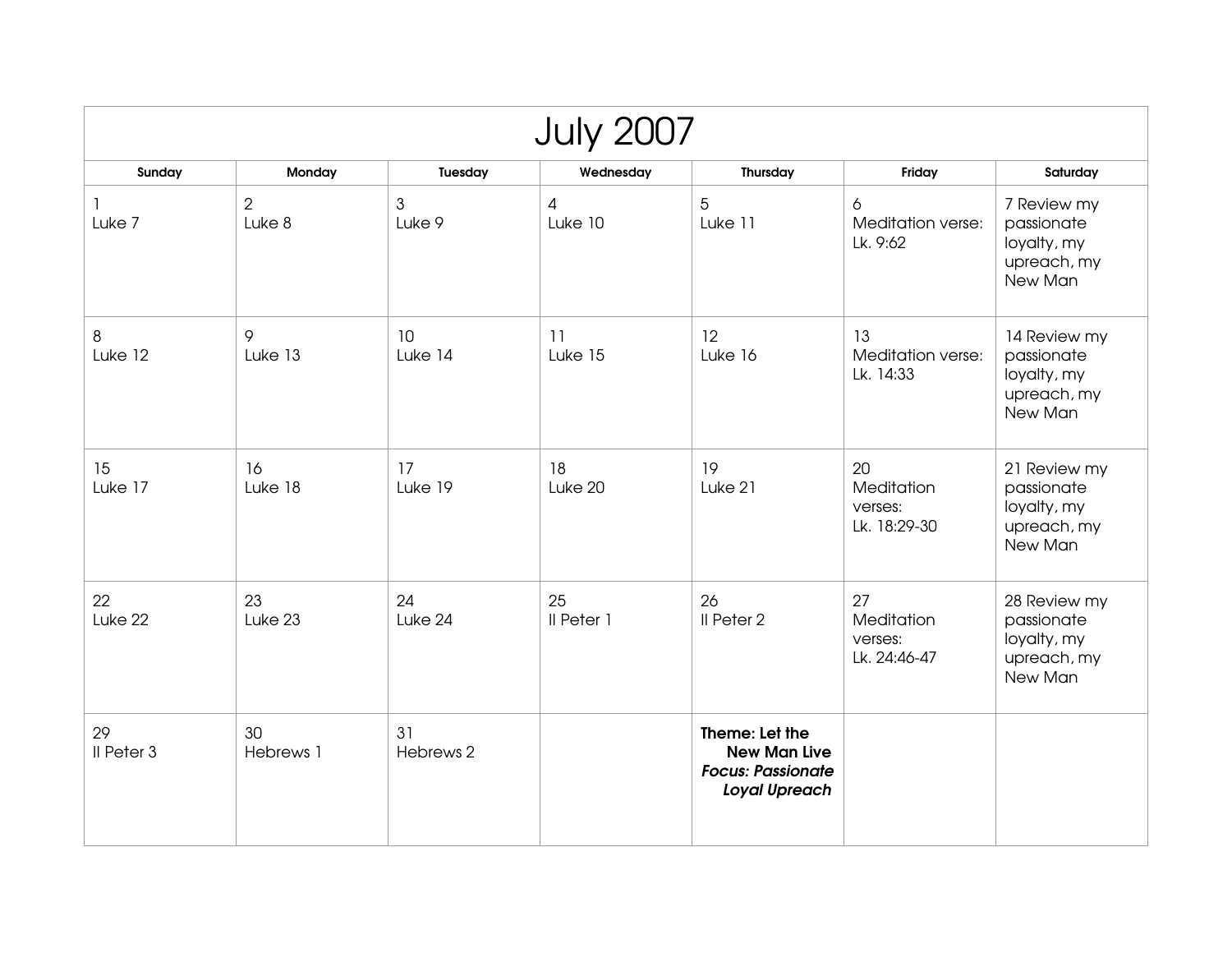| August 2007                                                                        |                  |                             |                  |                             |                                                         |                                                                     |  |  |
|------------------------------------------------------------------------------------|------------------|-----------------------------|------------------|-----------------------------|---------------------------------------------------------|---------------------------------------------------------------------|--|--|
| Sunday                                                                             | Monday           | Tuesday                     | Wednesday        | Thursday                    | Friday                                                  | Saturday                                                            |  |  |
| Theme: Let the<br><b>New Man Live</b><br><b>Focus: Passionate</b><br>Loyal Inreach |                  |                             | Hebrews 3        | $\overline{2}$<br>Hebrews 4 | $\mathfrak{S}$<br>Meditation<br>verses:<br>Heb. 2:12-13 | 4 Review my<br>passionate<br>loyalty, my<br>inreach, my New<br>Man  |  |  |
| 5<br>Hebrews 5                                                                     | 6<br>Hebrews 6   | $\overline{7}$<br>Hebrews 7 | 8<br>Hebrews 8   | 9<br>Hebrews 9              | 10<br>Meditation<br>verses:<br>Heb. 6:10-12             | 11Review my<br>passionate<br>loyalty, my<br>inreach, my New<br>Man  |  |  |
| 12<br>Hebrews 10                                                                   | 13<br>Hebrews 11 | 14<br>Hebrews 12            | 15<br>Hebrews 13 | 16<br>James 1               | 17<br>Meditation<br>verses:<br>Heb. 10:23-25            | 18 Review my<br>passionate<br>loyalty, my<br>inreach, my New<br>Man |  |  |
| 19<br>James 2                                                                      | 20<br>James 3    | 21<br>James 4               | 22<br>James 5    | 23<br>Jude                  | 24<br>Meditation<br>verses:<br>James 4: 7-10            | 25 Review my<br>passionate<br>loyalty, my<br>inreach, my New<br>Man |  |  |
| 26<br>I Peter 1                                                                    | 27<br>I Peter 2  | 28<br>I Peter 3             | 29<br>I Peter 4  | 30<br>I Peter 5             | 31<br>Meditation<br>verses:<br>I Pet. 1:22-23           |                                                                     |  |  |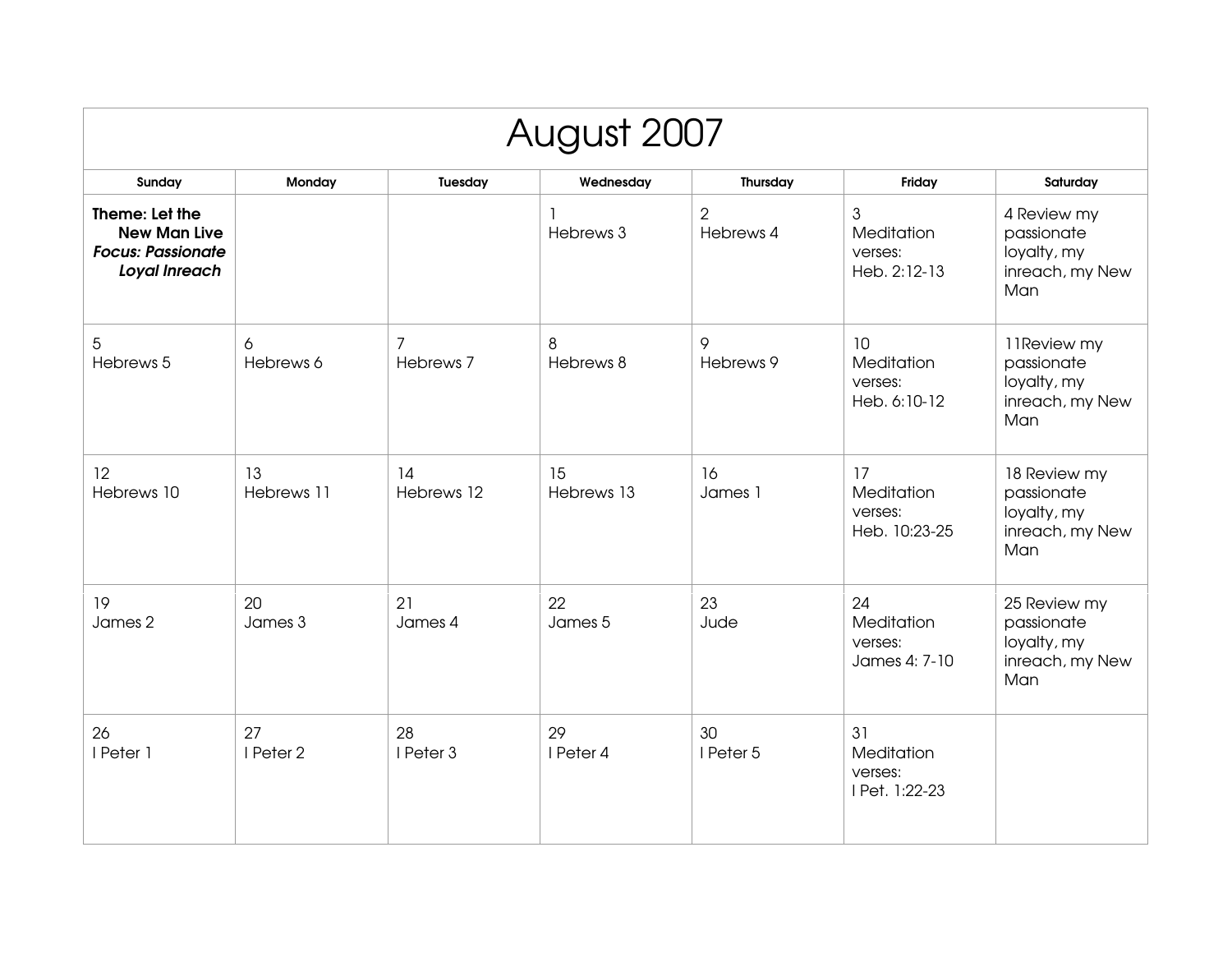| September 2007                                                                             |                  |                  |                  |                  |                                                |                                                        |  |  |
|--------------------------------------------------------------------------------------------|------------------|------------------|------------------|------------------|------------------------------------------------|--------------------------------------------------------|--|--|
| Sunday                                                                                     | Monday           | Tuesday          | Wednesday        | Thursday         | Friday                                         | Saturday                                               |  |  |
| Theme: Let the<br><b>New Man Live</b><br><b>Focus: Passionate</b><br><b>Loyal Outreach</b> |                  |                  |                  |                  |                                                | 1 Review my<br>loyalty, my<br>inreach, my New<br>Man   |  |  |
| $\overline{2}$<br>Galatians 1                                                              | 3<br>Galatians 2 | 4<br>Galatians 3 | 5<br>Galatians 4 | 6<br>Galatians 5 | 7<br>Meditation<br>verses:<br>Gal. 5:16-17     | 8 Review my<br>loyalty, my<br>outreach, my<br>New Man  |  |  |
| 9<br>Galatians 6                                                                           | 10<br>Matthew 1  | 11<br>Matthew 2  | 12<br>Matthew 3  | 13<br>Matthew 4  | 14<br>Meditation verse:<br>Gal. 6:9            | 15 Review my<br>loyalty, my<br>outreach, my<br>New Man |  |  |
| 16<br>Matthew 5                                                                            | 17<br>Matthew 6  | 18<br>Matthew 7  | 19<br>Matthew 8  | 20<br>Matthew 9  | 21<br>Meditation<br>verses:<br>Matt. 5:14-16   | 22 Review my<br>loyalty, my<br>outreach, my<br>New Man |  |  |
| 23<br>Matthew 10                                                                           | 24<br>Matthew 11 | 25<br>Matthew 12 | 26<br>Matthew 13 | 27<br>Matthew 14 | 28<br>Meditation<br>verses:<br>Matt. 11: 28-30 | 29 Review my<br>loyalty, my<br>outreach, my<br>New Man |  |  |
| 30<br>Matthew 15                                                                           |                  |                  |                  |                  |                                                |                                                        |  |  |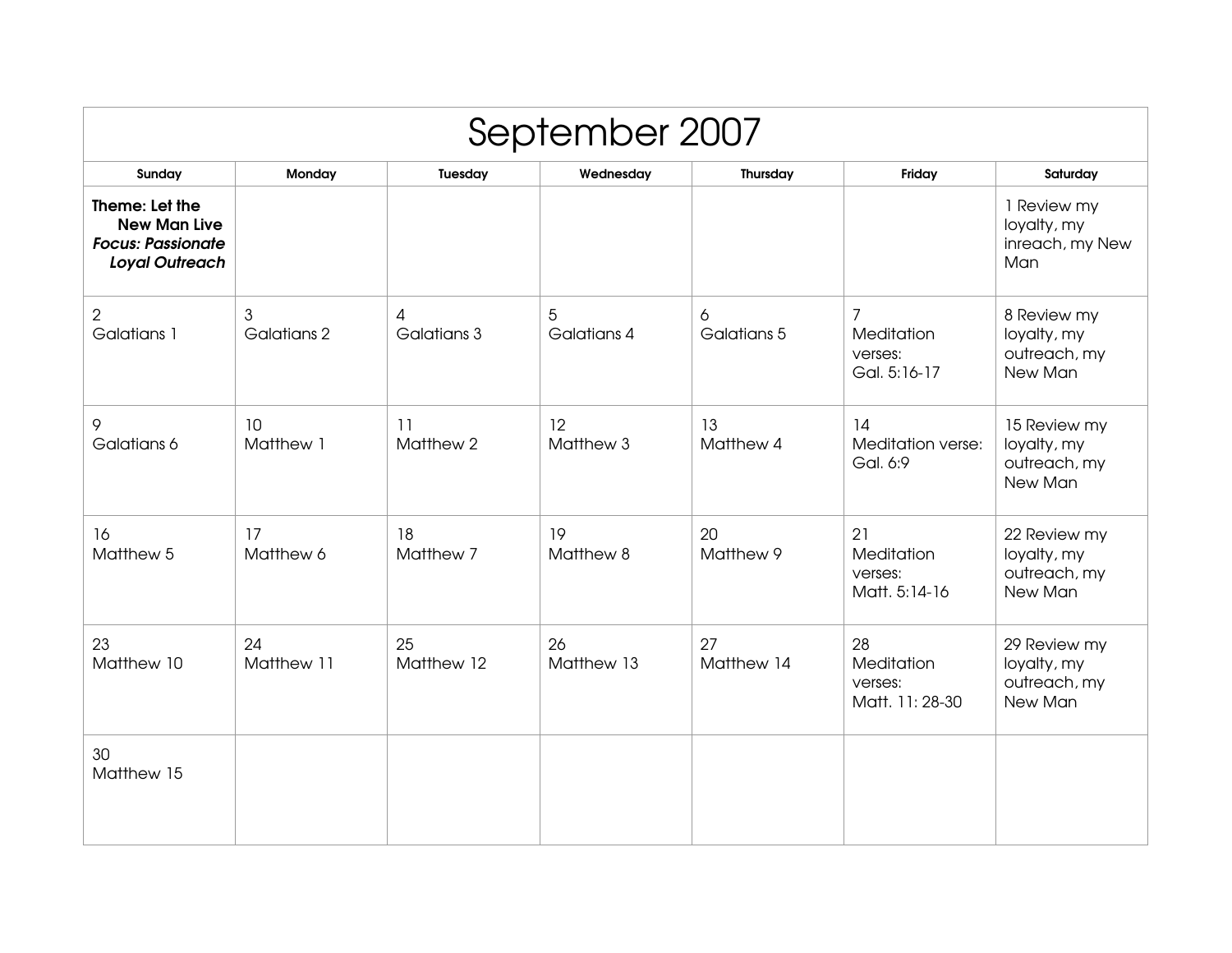| October 2007                                                                              |                        |                               |                         |                              |                                               |                                                                     |  |  |  |
|-------------------------------------------------------------------------------------------|------------------------|-------------------------------|-------------------------|------------------------------|-----------------------------------------------|---------------------------------------------------------------------|--|--|--|
| Sunday                                                                                    | Monday                 | Tuesday                       | Wednesday               | Thursday                     | Friday                                        | Saturday                                                            |  |  |  |
| Theme: Let the<br><b>New Man Live</b><br><b>Focus: Passionate</b><br><b>Loyal Upreach</b> | 1<br>Matthew 16        | $\overline{2}$<br>Matthew 17  | 3<br>Matthew 18         | $\overline{4}$<br>Matthew 19 | 5<br>Meditation<br>verses:<br>Matt. 19:23-24  | 6 Review my<br>passionate<br>loyalty, my<br>upreach, my<br>New Man  |  |  |  |
| 7<br>Matthew 20                                                                           | 8<br>Matthew 21        | 9<br>Matthew 22               | 10<br>Matthew 23        | 11<br>Matthew 24             | 12<br>Meditation<br>verses:<br>Matt. 20:25-28 | 13 Review my<br>passionate<br>loyalty, my<br>upreach, my<br>New Man |  |  |  |
| 14<br>Matthew 25                                                                          | 15<br>Matthew 26       | 16<br>Matthew 27              | 17<br>Matthew 28        | 18<br>Il Corinthians 1       | 19<br>Meditation verse:<br>Matt. 26:42        | 20 Review my<br>passionate<br>loyalty, my<br>upreach, my<br>New Man |  |  |  |
| 21<br>Il Corinthians 2                                                                    | 22<br>Il Corinthians 3 | 23<br><b>Il Corinthians 4</b> | 24<br>Il Corinthians 5  | 25<br>Il Corinthians 6       | 26<br>Meditation verse:<br>II Cor. 3:18       | 27 Review my<br>passionate<br>loyalty, my<br>upreach, my<br>New Man |  |  |  |
| 28<br>Il Corinthians 7                                                                    | 29<br>Il Corinthians 8 | 30<br>Il Corinthians 9        | 31<br>Il Corinthians 10 |                              |                                               |                                                                     |  |  |  |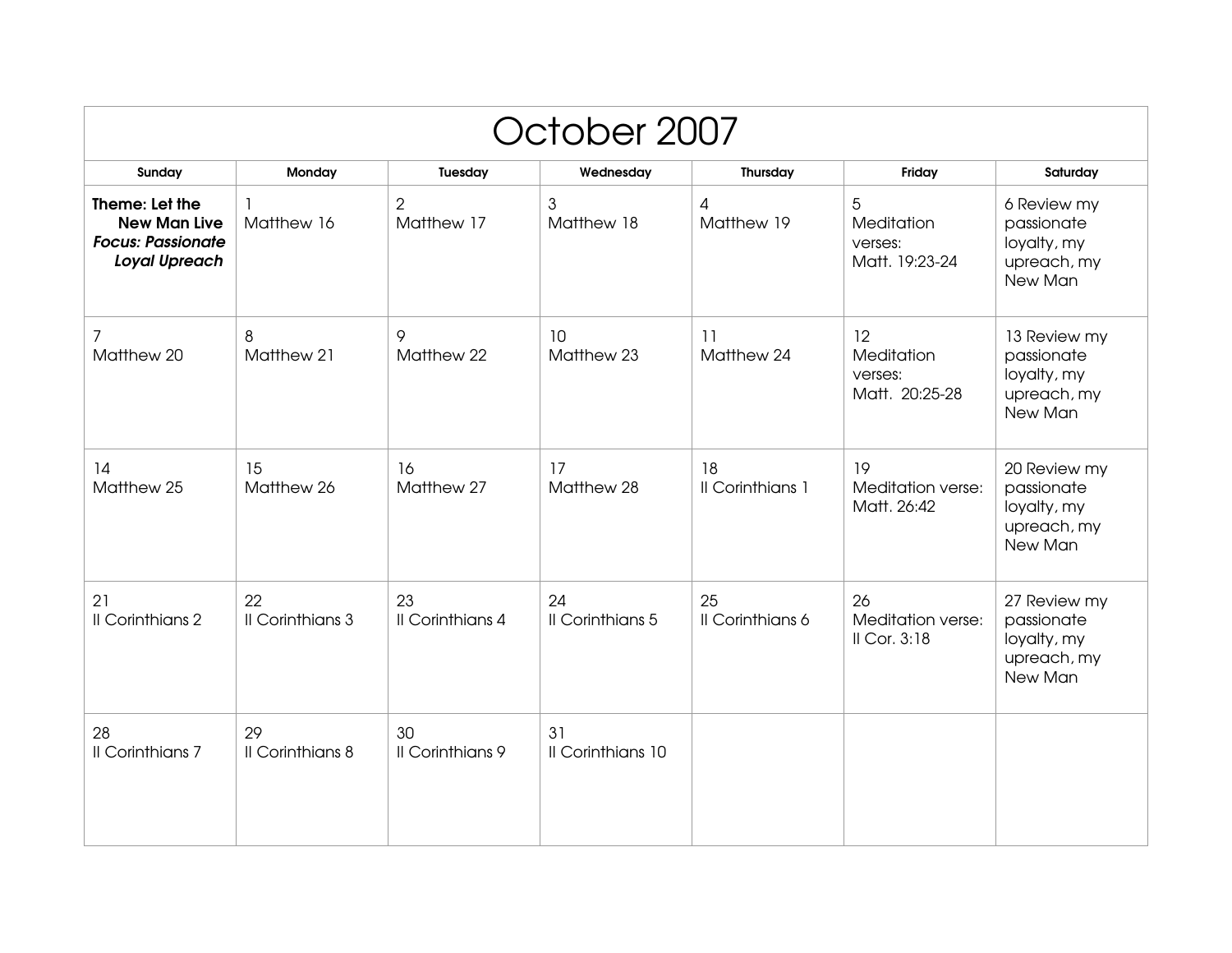| November 2007                                                                      |                         |                         |                          |                         |                                                     |                                                                     |  |  |
|------------------------------------------------------------------------------------|-------------------------|-------------------------|--------------------------|-------------------------|-----------------------------------------------------|---------------------------------------------------------------------|--|--|
| Sunday                                                                             | Monday                  | Tuesday                 | Wednesday                | Thursday                | Friday                                              | Saturday                                                            |  |  |
| Theme: Let the<br><b>New Man Live</b><br><b>Focus: Passionate</b><br>Loyal Inreach |                         |                         |                          | -1<br>Il Corinthians 11 | $\overline{2}$<br>Meditation verse:<br>II Cor. 9:11 | 3 Review my<br>passionate<br>loyalty, my<br>upreach, my<br>New Man  |  |  |
| 4<br>Il Corinthians 12                                                             | 5<br>Il Corinthians 13  | 6<br>I Timothy 1        | 7<br>I Timothy 2         | 8<br>I Timothy 3        | 9<br>Meditation verse:<br>I Timothy 1:5             | 10 Review my<br>passionate<br>loyalty, my<br>inreach, my New<br>Man |  |  |
| 11<br>I Timothy 4                                                                  | 12<br>I Timothy 5       | 13<br>I Timothy 6       | 14<br>Il Timothy 1       | 15<br>Il Timothy 2      | 16<br>Meditation verse:<br>I Tim. 5:8               | 17 Review my<br>passionate<br>loyalty, my<br>inreach, my New<br>Man |  |  |
| 18<br>Il Timothy 3                                                                 | 19<br>Il Timothy4       | 20<br>Titus 1           | 21<br>Titus <sub>2</sub> | 22<br>Titus 3           | 23<br>Meditation<br>verses:<br>Il Tim. 4:2-4        | 24 Review my<br>passionate<br>loyalty, my<br>inreach, my New<br>Man |  |  |
| 25<br>I Thessalonians 1                                                            | 26<br>I Thessalonians 2 | 27<br>I Thessalonians 3 | 28<br>I Thessalonians 4  | 29<br>I Thessalonians 5 | 30<br>Meditation<br>verses:<br>I Thess, 4:11-12     |                                                                     |  |  |